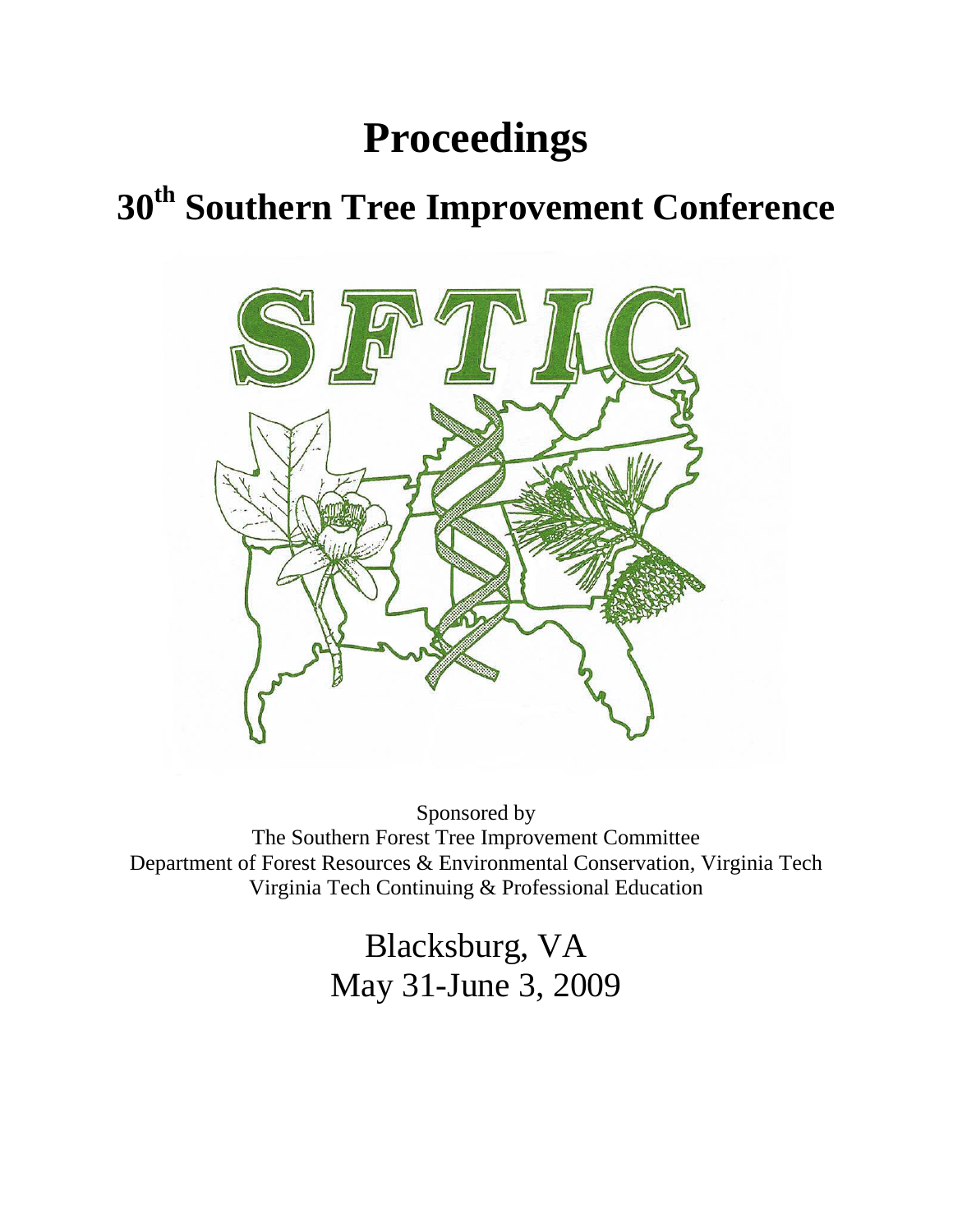Proceedings of the 30<sup>th</sup> Southern Forest Tree Improvement Conference

Edited by Amy Brunner

Department of Forest Resources and Environmental Conservation Virginia Tech Blacksburg, VA 24061

The papers and abstracts in these proceedings were submitted by the authors as electronic files. Modifications were made in format to provide for consistency and to allow best possible placement of figures and tables. The authors are responsible for the technical content of their respective papers.

Links to electronic copies may be obtained at: http://www.rngr.net http://www.sftic.org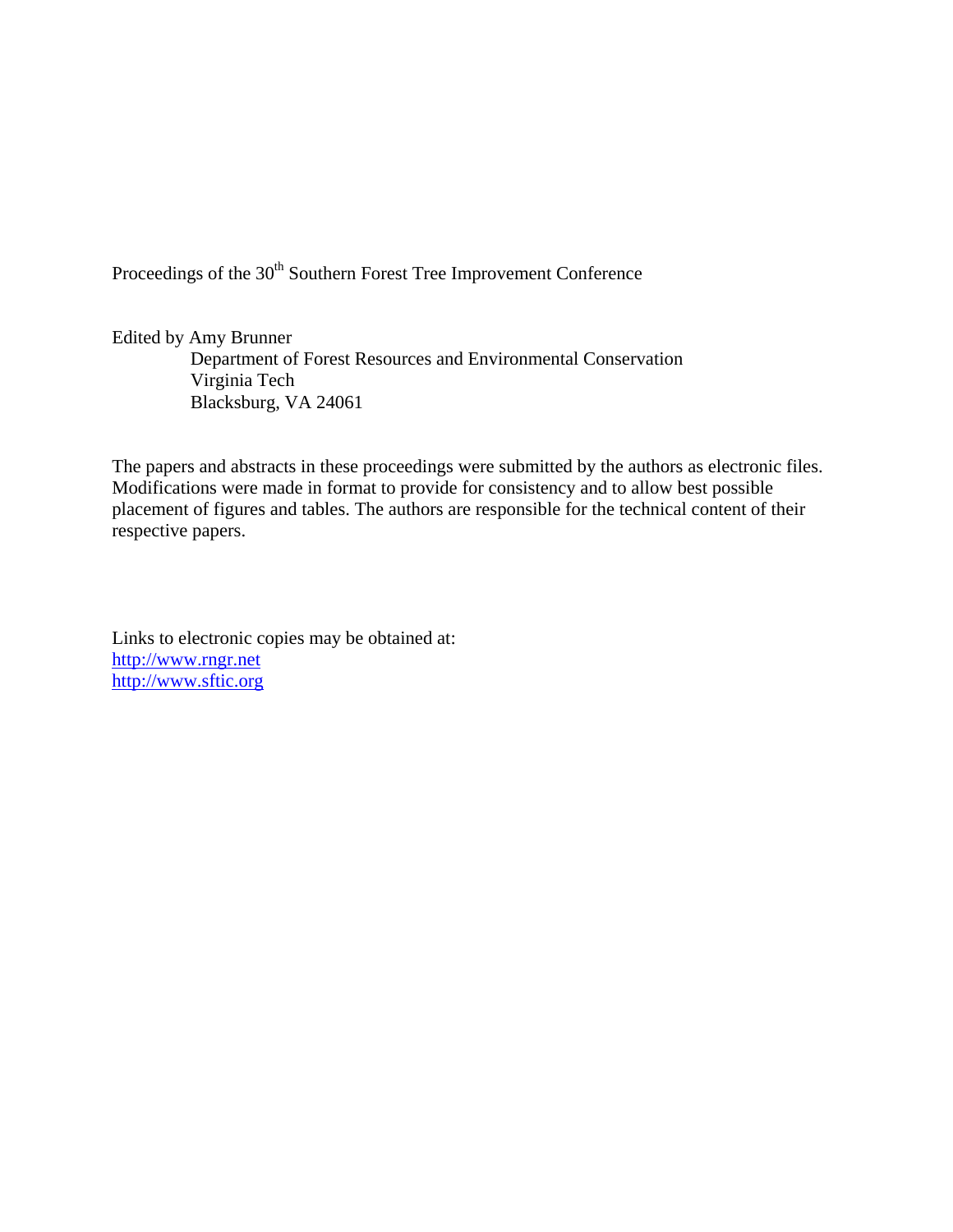# Proceedings of the 30<sup>th</sup> Southern Tree Improvement Conference



Blacksburg, VA May 31-June 3, 2009

Sponsored Publication No. 52 of the Southern Forest Tree Improvement Committee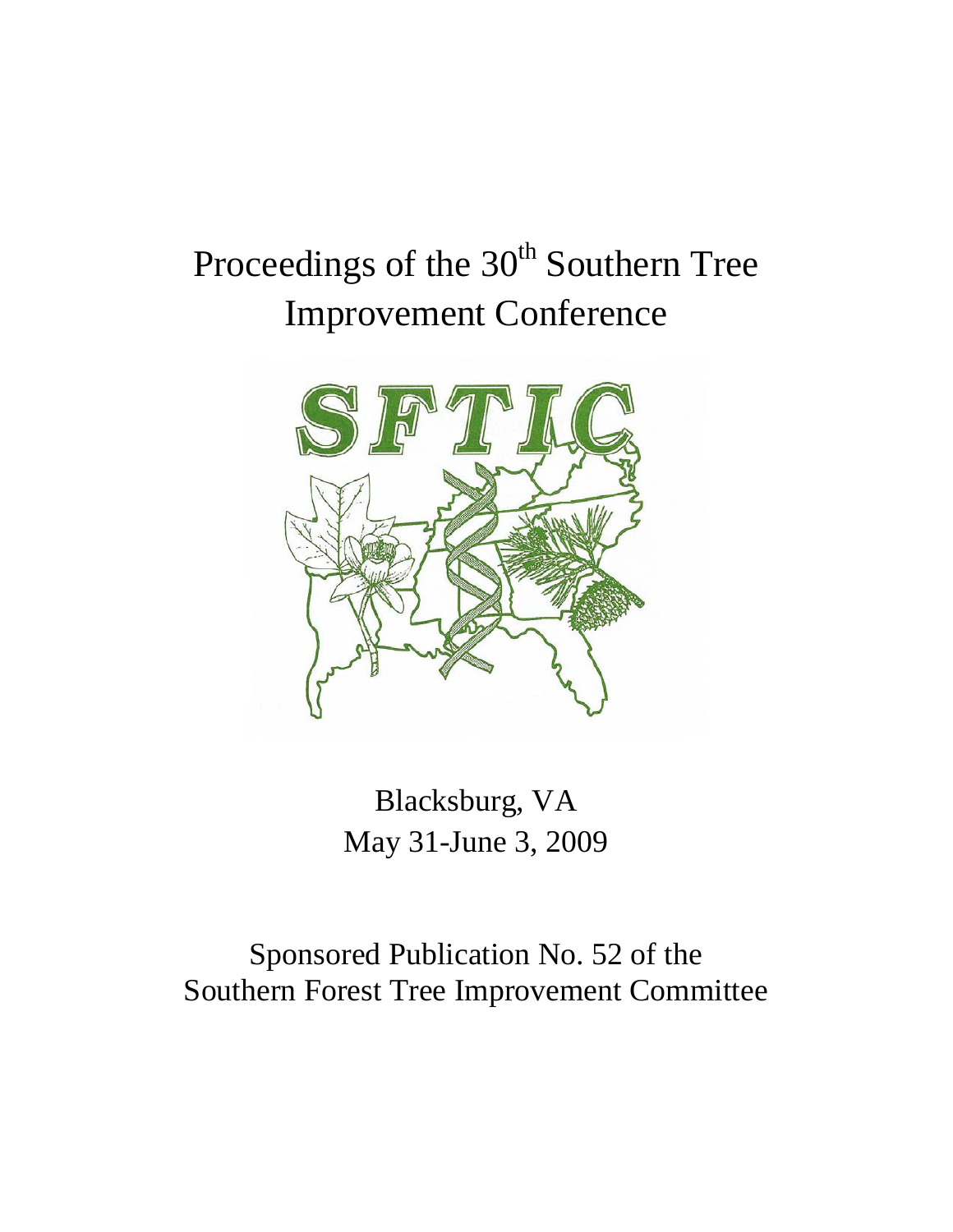#### **Genetics and Conservation of Hemlock Species Threatened by the Hemlock Woolly Adelgid**

Robert Jetton<sup>1</sup>, Bill Dvorak<sup>1</sup>, Kevin Potter<sup>2</sup>, Andy Whittier<sup>1</sup>, and Rusty Rhea<sup>3</sup>

Abstract: Throughout the eastern United States populations of eastern (*Tsuga canadensis*) and Carolina (*Tsuga caroliniana*) hemlock are being decimated by the Hemlock Woolly Adelgid (HWA, *Adelges tsugae*). As part of an integrated approach to management of this exotic forest pest, Camcore (Dept. of Forestry & Environmental Resources at N.C. State University) and the USDA Forest Service Forest Health Protection are cooperating to conduct genetic diversity assessments and establish *ex situ* conservation reserves for these ecologically important forest species. The overall goal of this cooperative effort is to secure genetically diverse seed reserves and maintain viable populations of eastern and Carolina hemlock in perpetuity so that genetic material will be available for restoration efforts in areas where HWA eliminates these species from the forest. We report general findings from amplified fragment length polymorphism (AFLP) and isozyme studies of hemlock genetic diversity and provide an update on the progress of the *ex situ* conservation efforts in the southern region.

Keywords: *Ex situ*, Gene Conservation, Genetic Diversity, Hemlock Woolly Adelgid, *Adelges tsugae*, Eastern hemlock, *Tsuga canadensis*, Carolina hemlock, *Tsuga caroliniana*.

#### **INTRODUCTION**

The hemlocks (*Tsuga* spp.) are slow-growing, long-lived trees that are among the most shade tolerant of all species in the Pinaceae (Farjon 1990). Most are medium to large-sized trees at maturity and found in regions with maritime or sub-continental climates. Nine species occur world-wide with distributions restricted to three regions. Five species occur in eastern Asia, growing in China and the Himalayan range (*T. chinensis, T. dumosa,* and *T. forrestii*) and in Japan (*T. sieboldii* and *T. diversifolia*). Two species (*T. heterophylla* and *T. mertensiana*) are found in the Pacific Northwest region of the United States and Canada (Means 1990; Packee 1990). Of concern here is the largest distribution of hemlock species which occurs in eastern North America (Figure 1). Accounting for much of this distribution is eastern hemlock (*T. canadensis*) which ranges from Nova Scotia south to northern Georgia and Alabama and west across eastern Canada and the Upper Midwest to Minnesota (Godman and Lancaster 1990). Carolina hemlock (*T. caroliniana*) has a much smaller distribution that is restricted to a relatively small number of populations in the Southern Appalachian Mountains of Georgia, Tennessee, Virginia, and North and South Carolina (Farjon 1990; Jetton et al. 2008a).

 $\overline{a}$ 

 $<sup>1</sup>$  Camcore, Dept. For. & Environ. Res., N.C. State Univ., 2720 Faucette Dr., Raleigh, NC 27695</sup>

 $^2$  Dept. For. & Environ. Res., N.C. State Univ., Forest Health Monitoring Program, 3041 Cornwallis Rd., RTP, NC 27709

<sup>&</sup>lt;sup>3</sup> USDA Forest Service, Forest Health Protection, 200 W.T. Weaver Blvd., Asheville, NC 28804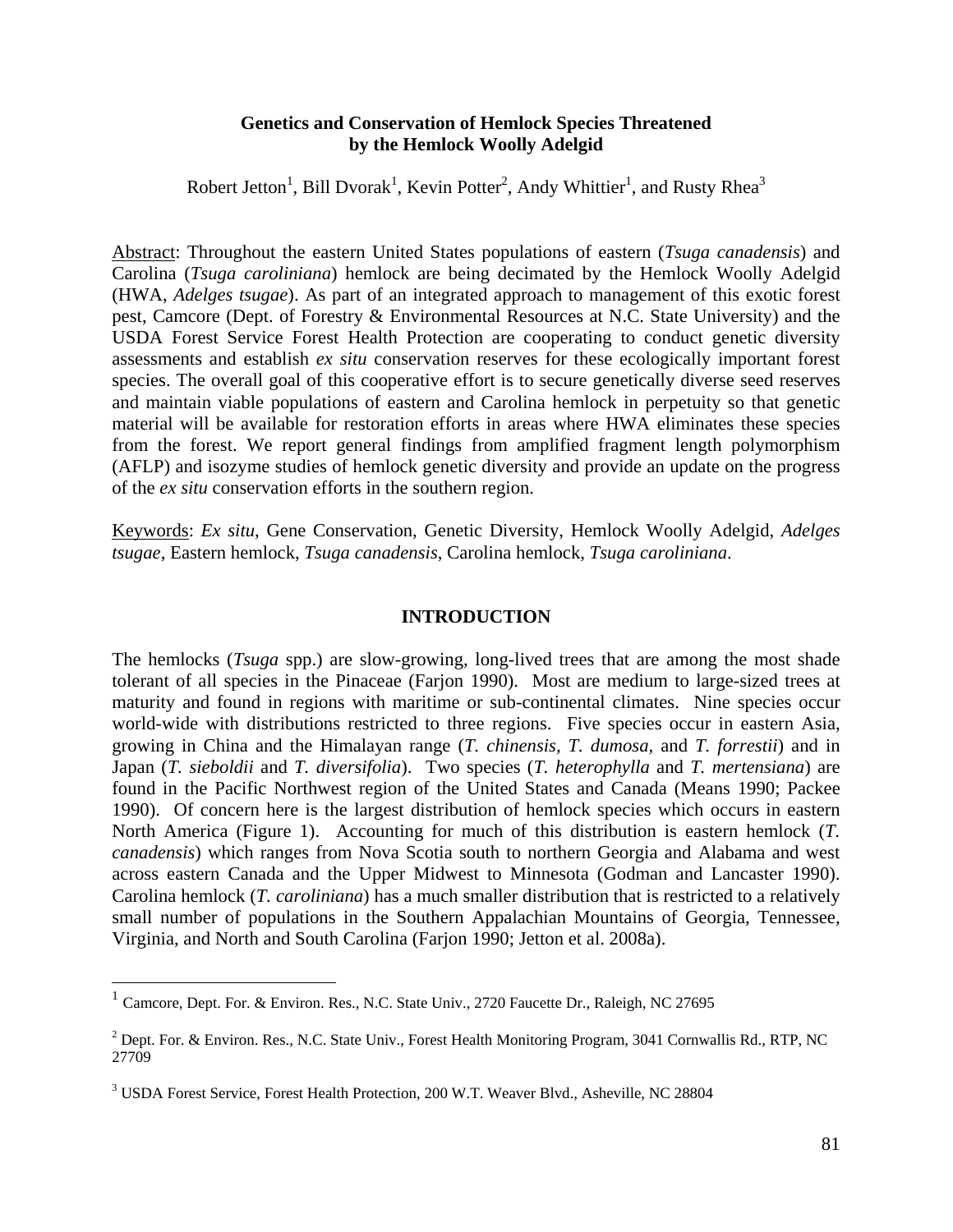

Carolina hemlock (red) in eastern North America. (Map by Camcore using data from USGS 1999)

There are a number of factors that threaten the long-term stability of hemlock ecosystems in eastern North America including exotic insects, severe drought, widespread wildfire, suburban development, and climate change. Among these, the Hemlock Woolly Adelgid (HWA, *Adelges tsugae*) is of the most concern and threatens to eliminate both eastern and Carolina hemlocks from their native range (McClure et al. 2001). The adelgid is an exotic insect that was introduced from Japan to the eastern US sometime between 1920 and 1950 (Stoetzel 2002), likely on *T. sieboldii* (Southern Japanese Hemlock) nursery stock planted in the Richmond, Virginia area. HWA is currently found in 18 eastern states from Maine south to Georgia where it infests approximately 50% of hemlock ecosystems. The adelgid feeds primarily on stored nutrients and other resources in xylem ray parenchyma (Young et al. 2005), most probably by extra-oral digestion of solid materials. The symptoms of this feeding include abortion of vegetative and reproductive buds, reduced new growth production, and needle loss (McClure et al. 2001). HWA can kill trees in as little as four years and has caused widespread decline and mortality of both eastern and Carolina hemlock.

In 2003, the USDA Forest Service Forest Health Protection entered into a three-phase cooperative agreement with Camcore (N.C. State University) to preserve seeds of both hemlock species threatened by HWA in the eastern U.S. (Tighe et al. 2005; Jetton et al. 2008b). The objectives of the agreement are to: 1) develop a framework plan for hemlock gene conservation, 2) describe patterns of hemlock genetic diversity across the geographic range of both species, 3) collect seeds from hemlock populations distributed across the geographic range of both species, 4) place hemlock seeds into long-term cold storage at Camcore facilities and those maintained by the National Germplasm Repository, and 5) establish national and international conservation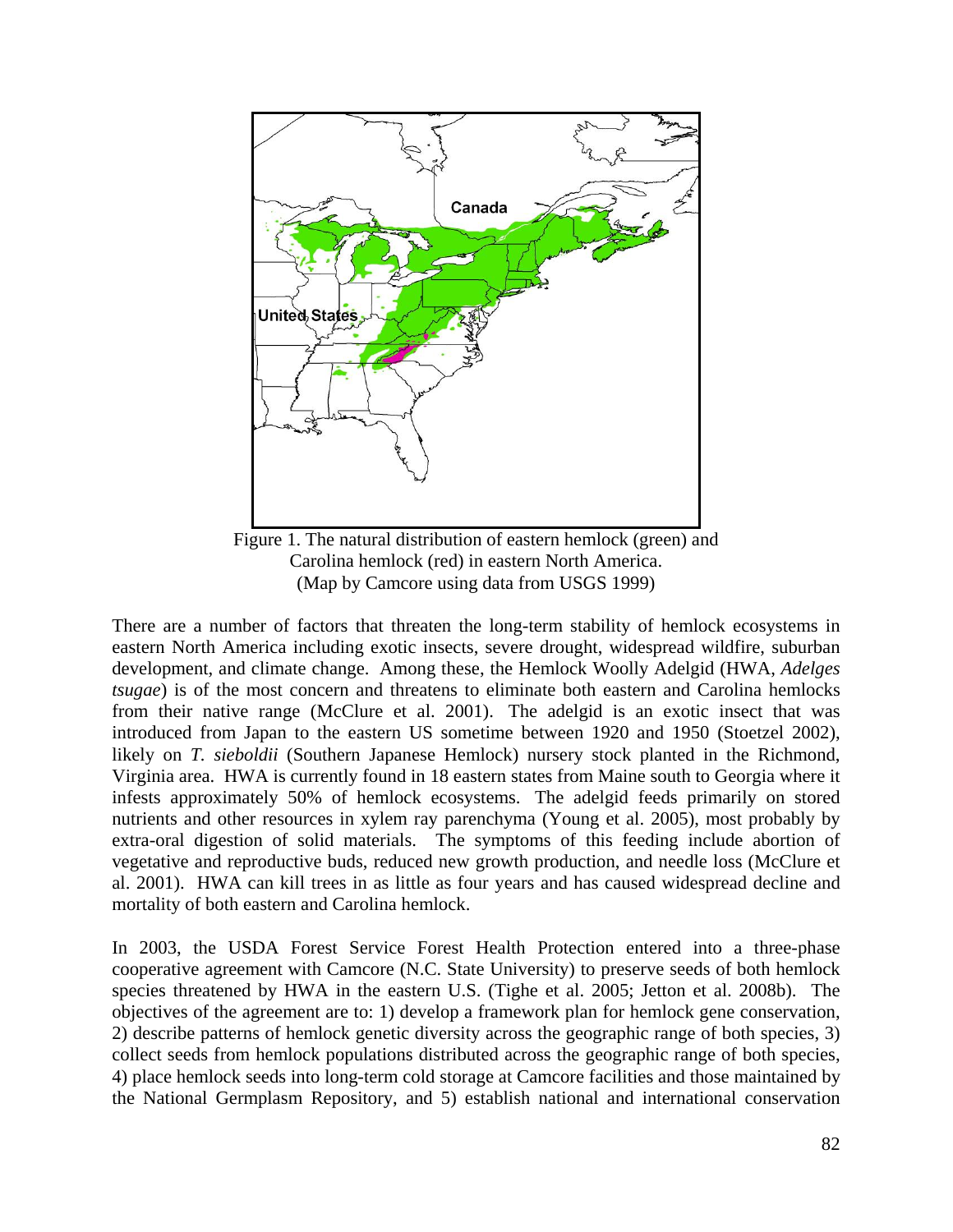seed orchards for both hemlock species. The first phase of this effort began in 2003 with seed collections from populations of Carolina hemlock across its Southern Appalachian range. The second phase began in 2005 and is focused on seed collections from eastern hemlock populations distributed throughout the southeastern U.S. portion of the species' geographic range. The third and final phase will follow in late 2009 with a four-year effort to make seed collections from portions of the eastern hemlock range in the northeastern and Midwestern regions of the U.S. The overall goal of this cooperative program between Camcore and the USDA Forest Service is to secure genetically diverse seed reserves and maintain viable populations of eastern and Carolina hemlock in perpetuity so that genetic material will be available for restoration efforts in areas where the hemlock woolly adelgid eliminates hemlock from the forest. The following is a brief synopsis of our project accomplishments to date.

### **HEMLOCK GENETIC DIVERSITY**

A preliminary amplified fragment length polymorphism (AFLP) study indicated that, compared with other conifer species, Carolina hemlock has moderate levels of genetic diversity and that the general trend is for decreasing diversity moving from south to north across the species geographic range (Camcore 2006). Using allozyme markers, eastern hemlock had overall low diversity in the southeastern U.S. portion of its range, with diversity decreasing from east to west (Potter et al. 2008). Currently, we are expanding on our genetic studies of eastern hemlock with a microsatellite (SSR) marker study to describe patterns of genetic diversity within and among approximately 70 populations throughout the species' entire geographic range in the U.S., including both main range interior populations and disjunct island populations. Final results are expected in late 2009.

#### **HEMLOCK SEED COLLECTION**

The genetic studies serve as important guidelines for the conservation effort, allowing targeted seed collections in portions of the geographic range that will result in capture of maximum levels of diversity for both species. Using this data, we have made good progress between 2003 and 2009 with seed collections from surviving hemlock stands in the southeastern U.S. (Camcore 2004, 2005, 2006, 2007, 2008). Seeds have been sampled from a total of 97 open-pollinated mother trees in 13 populations of Carolina hemlock in Georgia, Tennessee, Virginia, and North and South Carolina (Figure 2). Eastern hemlock collections have sampled 195 open-pollinated mother trees from 26 populations in Georgia, Kentucky, Tennessee, Virginia and North and South Carolina (Figure 3). In 2010, we expect to reach our seed conservation goals for eastern and Carolina hemlock in the southeast and plan to initiate eastern hemlock collections in the northeast and Midwest.

Hemlock seed collections by Camcore and the USDA Forest Service are in support of the *ex situ* conservation effort, and the Camcore seed bank in Raleigh, NC currently serves as the primary repository for all accessions. Utilizing recommendations from the Woody Plant Seed Manual (USDA FS. 2008) and results of ongoing studies at Camcore in cooperation with the USDA Forest Service National Tree Seed Laboratory (NSL), we are developing optimal seed storage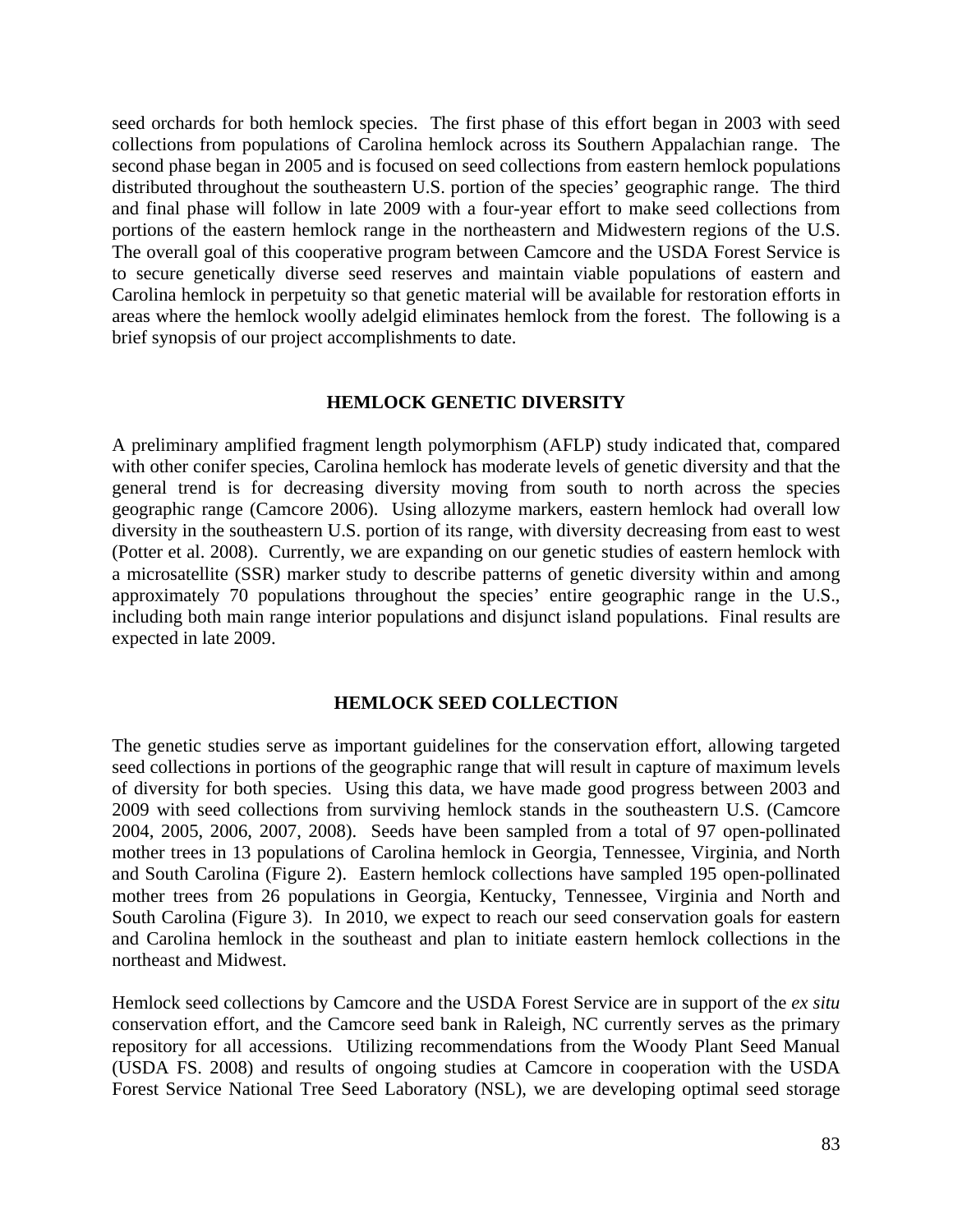protocols for both species. Small amounts of Carolina hemlock seed have been submitted to the NSL and the National Germplasm Repository in Fort Collins, CO, and we will do the same with eastern hemlock in the future.



Figure 2. Provenance locations for Carolina hemlock seed collections made by Camcore in the Southern Appalachian Mountains between 2003 and 2008. (Map by Camcore using data from Camcore and USGS 1999)



Figure 3. Provenance locations for Eastern hemlock seed collections made by Camcore in the southeastern United States between 2005 and 2008. (Map by Camcore using data from Camcore and USGS 1999)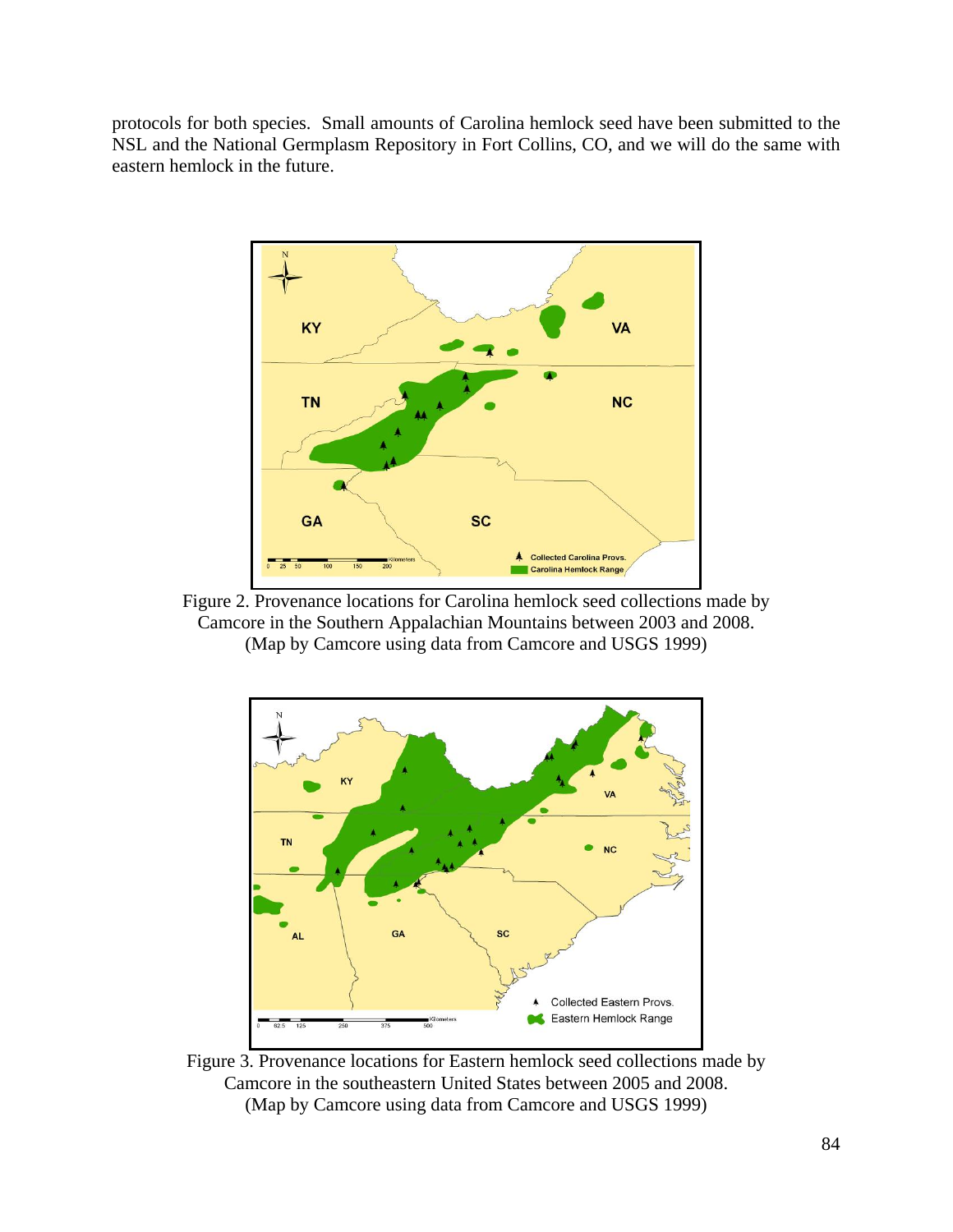#### **HEMLOCK CONSERVATION SEED ORCHARDS**

Camcore members Arauco-Bioforest and Forestal Mininco in Chile and Rigesa-MeadWestvaco and Klabin SA in Brazil are working with Camcore and the USDA Forest Service to establish hemlock *ex situ* conservation plantings in South America. In the U.S., the University of Arkansas and the USDA Forest Service are working together to establish similar plantings in the Ozark Mountains. Our first operational Carolina hemlock conservation bank was planted in September 2009 at Cuyimpalihue by Arauco-Bioforest in Chile. This planting contains 1,400 seedlings representing 64 open-pollinated mother trees and 9 populations. Additional conservation plantings are planned for 2010 establishment utilizing eastern and Carolina hemlock seedlings under cultivation at forest nurseries in Brazil and Carolina hemlock seedlings being grown at the University of Arkansas. In 2009, all cooperators in Chile, Brazil, and the U.S. will receive additional seeds of both species for future conservation bank expansion.

Camcore is also working to establish small hemlock seed orchards within the native range of both eastern and Carolina hemlock. The first of these was planted in 2007 at the N.C. State University Upper Mountain Research Station in Ashe Co., NC and contains 400 seedlings representing 53 open-pollinated families of Carolina hemlock. Although such plantings will eventually require insecticide protection from HWA, they are important tools for research on hemlock establishment requirements in seed orchard settings and breeding strategies that will be needed for restoration efforts.

**Acknowledgements:** The work described in this article has been funded by USDA Forest Service Forest Health Protection Grants 03-DG-11083150-850, 05-DG-11083150-210, and 08- DG-11083150-014 and Cooperating Agreement 06-PA-11083150-002. We thank the Camcore staff, our member organizations, the N.C. State University College of Natural Resources and Department of Forestry and Environmental Resources for their continued support of this project, and Dr. Brad Murphy and Matthew Pelto at the University or Arkansas for their work growing hemlock seedlings. Hemlock genetic diversity studies have been in cooperation with Valerie Hipkins and the USDA Forest Service National Forest Genetic Electrophoresis Laboratory, Dana Nelson and the USDA Forest Service Southern Institute of Forest Genetics, John Frampton and the NCSU Christmas Tree Genetics Program, and the University of Georgia.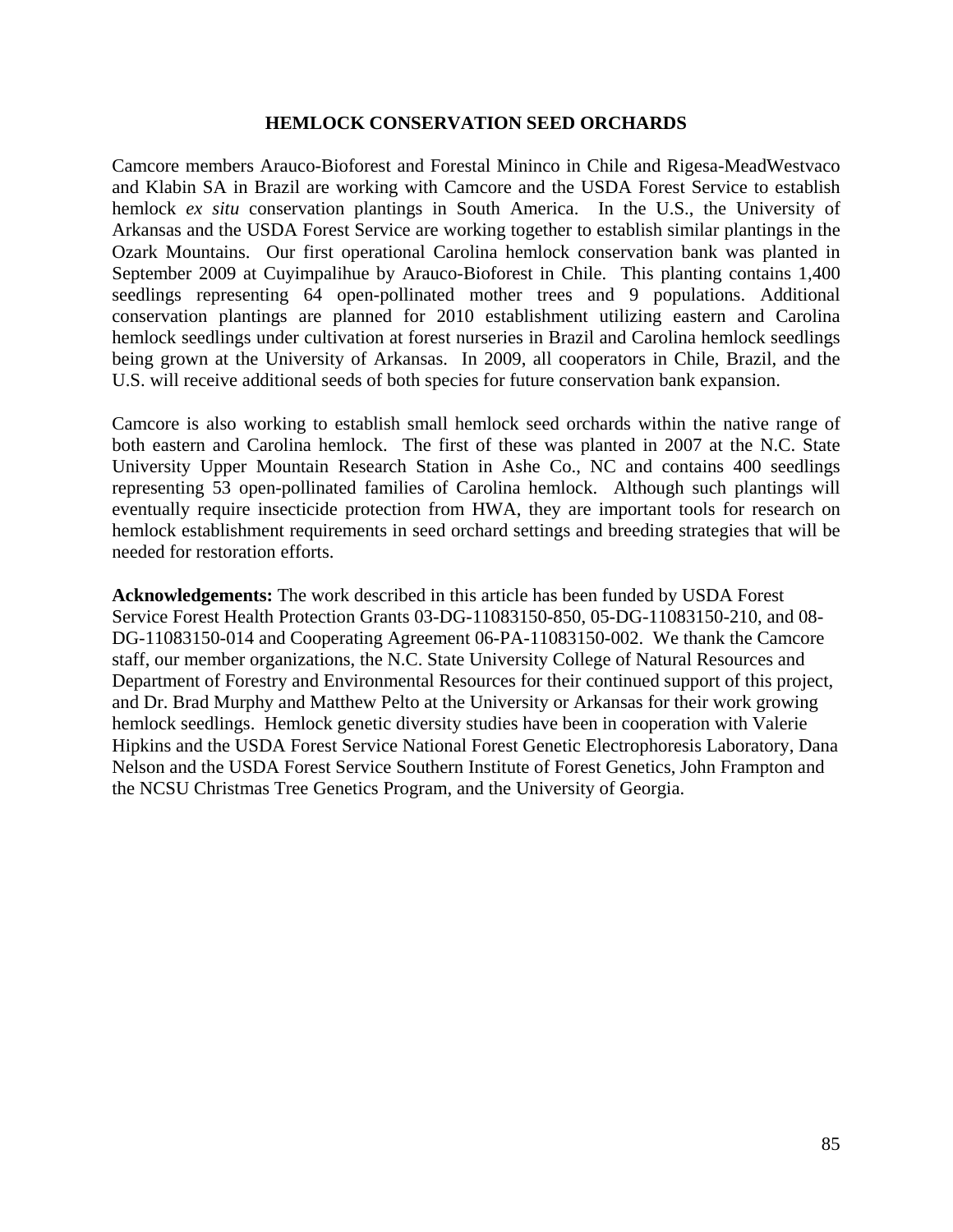### **LITERATURE CITED**

Camcore. 2004. Camcore 2004 Annual Report. NC State University, Raleigh, NC. 38 p.

Camcore. 2005. Camcore 2005 Annual Report. NC State University, Raleigh, NC. 39 p.

Camcore. 2006. Camcore 2006 Annual Report. NC State University, Raleigh, NC. 34 p.

Camcore. 2007. Camcore 2007 Annual Report. NC State University, Raleigh, NC. 50 p.

Camcore. 2008. Camcore 2008 Annual Report. NC State University, Raleigh, NC. 50 p.

Farjon, A. 1990. Pinaceae. Drawings and descriptions of the genera *Abies, Cedrus, Pseudolarix, Keteleeria, Nothotsuga, Tsuga, Cathaya, Pseudotsuga, Larix and Picea*. Koeltz Scientific Books, Konigstein. 330 p.

Godman, R.M. and K. Lancaster. 1990. Eastern hemlock. In: Silvics of North America, Volume I: Conifers. U.S. Dept. Agr. For. Serv. Agr. Hdbk. 654.

McClure, M.S., S.M. Salom, and, K.S. Shields. 2001. Hemlock Woolly Adelgid. FHTET-2001- 03, USDA Forest Service, Morgantown, WV. 14p.

Jetton, R.M., W.S. Dvorak, and W.A. Whittier. 2008a. Ecological and genetic factors that define the natural distribution of Carolina hemlock in the southeastern United States and their role in *ex situ* conservation. For. Ecol. Manage. 255: 3212-3221.

Jetton, R.M., W.A. Whittier, W.S. Dvorak, and K.M. Potter. 2008b. Status of *Ex situ* Conservation Efforts for Eastern and Carolina Hemlock in the Southeastern United States. pp. 81-89 In: B. Onken and R. Reardon (Eds.), Proceedings of the Fourth Hemlock Woolly Adelgid Symposium. FHTET-2008-01. USDA Forest Service. Morgantown, WV.

Means, J.E. 1990. Mountain hemlock. In: Silvics of North America, Volume I: Conifers. U.S. Dept. Agr. For. Serv. Agr. Hdbk. 654.

Packee, E.C. 1990. Western hemlock. In: Silvics of North America, Volume I: Conifers. U.S. Dept. Agr. For. Serv. Agr. Hdbk. 654.

Potter, K.M., W.S. Dvorak, B.S. Crane, V.D. Hipkins, R.M. Jetton, W.A. Whittier, and R. Rhea. 2008. Allozyme variation and recent evolutionary history of eastern hemlock (*Tsuga canadensis*) in the southeastern United States. New Forests 35: 131-145.

Stoetzel, M.B., 2002. History of the introduction of Adelges tsugae based on voucher specimens in the Smithsonian Institute National Collection of Insects. pp. 12 In: B. Onken, R. Reardon, and J. Lashomb (Eds.), Hemlock Woolly Adelgid in the Eastern United States Symposium. U.S. Dept. Agric. Forest Service, Morgantown, WV.